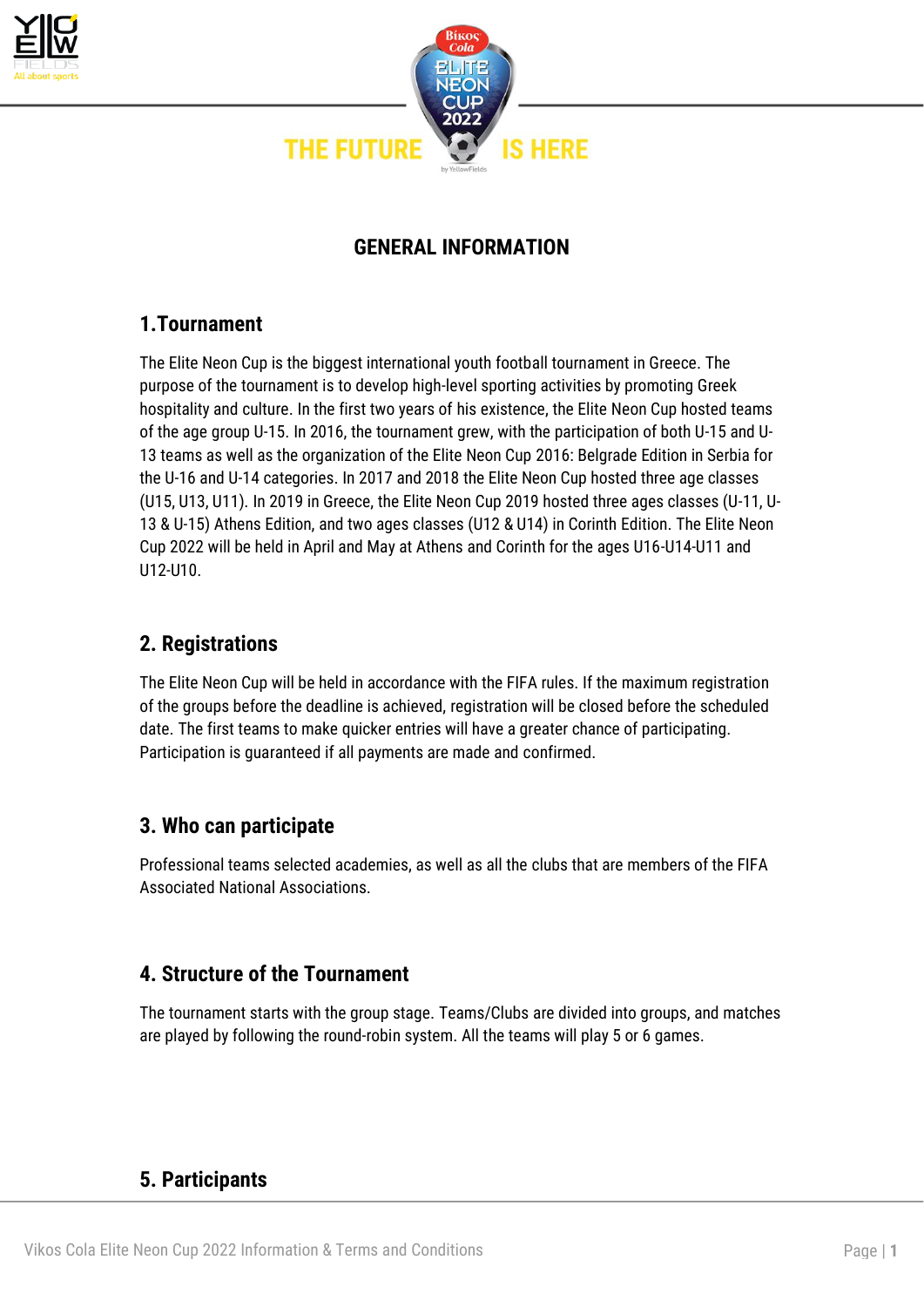



The tournament will have 24 teams in the category U12 and 16 teams in the category U10.

# **REGULATIONS**

# **1. Rules**

- 1.1 The Elite Neon Cup will be played in accordance with FIFA rules.
- 1.2 All the games of the tournament will be held with no offside.

### **1.3 - Group Stage:**

1.3.1 - At the group stage, teams are divided into groups, where all the teams will meet in a round robin series. Ranking between the teams will be decided according to the gathered points. Three points will be awarded for the win, one point for the draw and zero points for the defeat.

1.3.2 - If two or more teams are equal on the basis of the above criteria, their rankings shall be determined as follows:

a) greatest number of points obtained in the group matches between the teams concerned;

b) goal difference resulting from the group matches between the teams concerned;

c) greater number of goals scored in all group matches between the teams concerned;

d) greater number of points obtained in the fair play conduct of the teams based on yellow and red cards received in all group matches as follows:

- yellow card: minus 1 point
- indirect red card: minus 3 points (as a result of a second yellow card)
- direct red card: minus 4 points
- yellow card and direct red card: minus 5 points
- e) Penalty competition according to FIFA rules.

### **1.4 - Playoffs**

All the teams will play playoff matches according the placement to the group stage. In U12 category we will have 8 groups from 3 teams. All the  $1<sup>st</sup>$  placed teams from the groups will play playoff games for the 1-8 places. All the 2<sup>nd</sup> placed teams from all the groups will play playoff games for the places 9-16, all the 3<sup>rd</sup> placed teams will play playoff games for the places 17-24.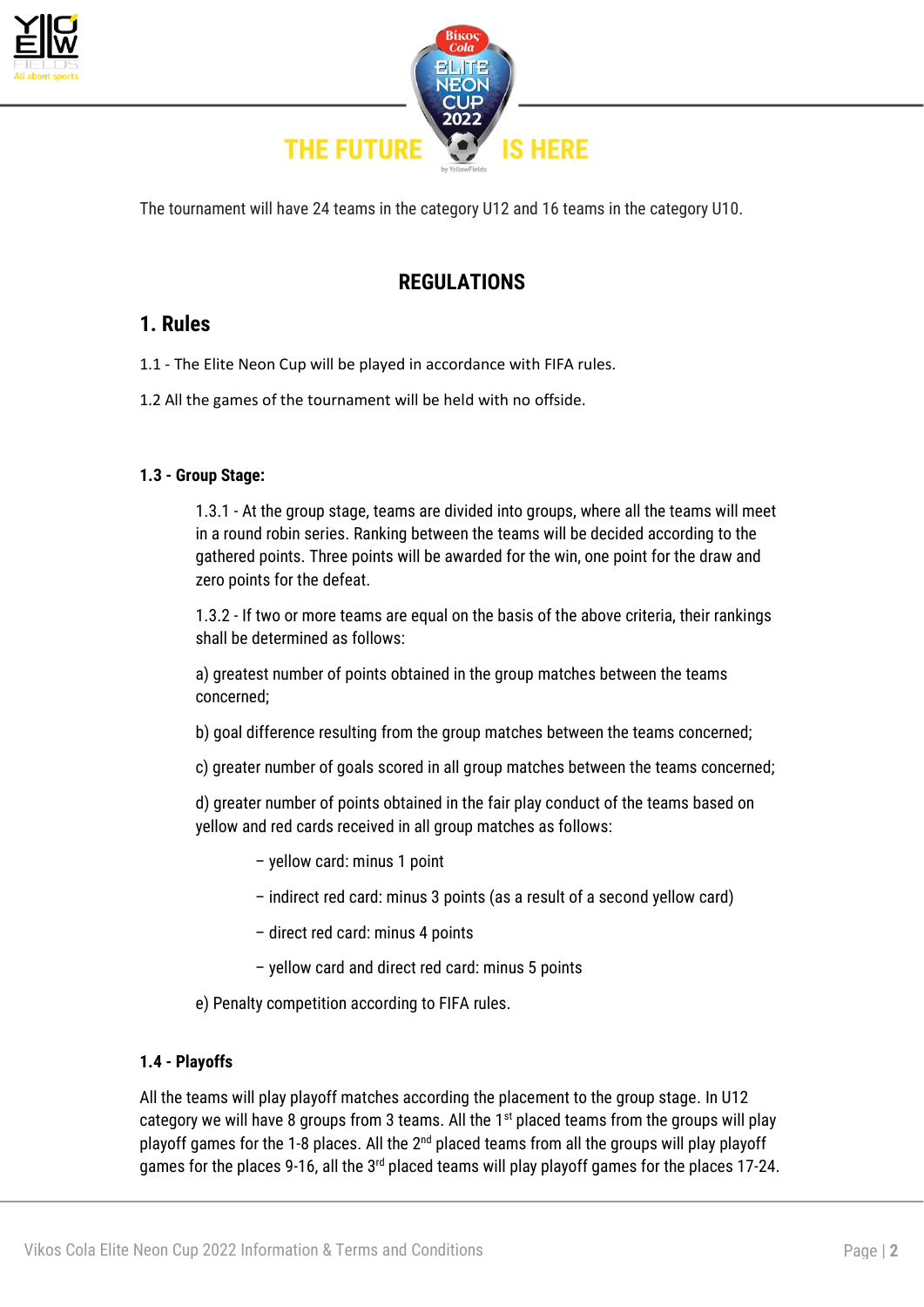



In U10 category we will have 4 groups from 4 teams. All the  $1<sup>st</sup>$  and  $2<sup>nd</sup>$  placed teams from each group will play playoff games for the places 1-8 and all the  $3<sup>rd</sup>$  and  $4<sup>th</sup>$  places teams from each group will play playoff games for the places 9-16.

# **2. Age Categories**

- $U12 2010 9v9$
- $U10 2012 6v6$

### **3. Players**

3.1 - All players must be able to prove their age and identity.

3.2 - All players must use the same number in their kit throughout the tournament.

3.3 - Teams can use all players from the squad list in a match( maximum 20 players can the squad list have).

3.4 - For substitutions, players must follow the following rules:

3.4.1 - The sub takes place without stopping the game.

3.4.2 - Subs must be made in the centre line of the field (centres).

3.4.3 - A player may enter the field only when his teammate is out of the playing area.

3.4.4 - Incorrect subs will be penalized with a yellow card.

3.4.5 - If a goalkeeper is replaced, the game must be stopped and the referee must be informed.

3.6 - Every team can have maximum 4 players who have born at the last 4 months of the previous year. During the game they can use maximum 2 players from the previous age.

## **4. Duration of the matches**

- 4.1 Group Stage: 2x25min with 5 min halftime
- 4.2 Playoffs: 2x25min with 5 min halftime

4.2.1 - In case of a draw, the match is determined in penalties.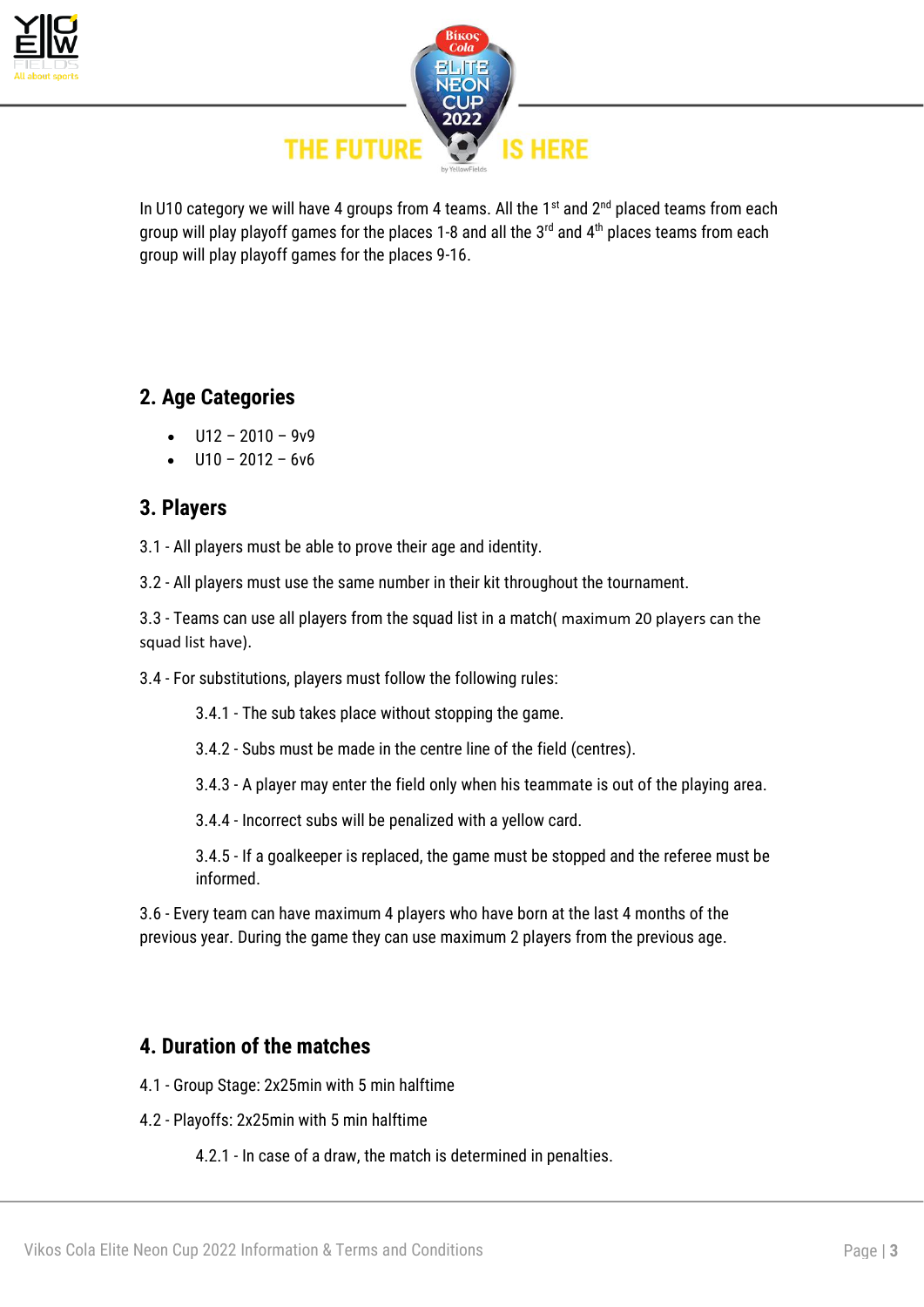



4.3 - Final: 2x30min with 5 min halftime

4.3.1 - In case of a draw, there will be 10 minutes of extra time, and if there is still a draw, the match will be determined in penalties.

### **5. Match Details**

#### **5.1 - Squad List:**

5.1.1 - In all games, it is mandatory to complete the squad list.

5.1.2 - The list must be delivered to the referee before each match.

5.1.3 - Team coaches must confirm the numbers in players' jersey before handing over the list, in order to avoid any errors in the statistics service.

5.1.4 - Each player's number in the squad list must be the same as the number he is wearing.

5.1.5 - All players included in the squad list are deemed to be participating in the match.

5.1.6 - Random checks will be made from the tournament management throughout the tournament.

### **5.2 - Jerseys**

5.2.1 - Numbers are mandatory.

5.2.2 - The number of the player in the squad list, must be the same in his jersey.

5.2.3 - All jerseys must be numbered and must correspond to the numbers listed in the squad list.

5.2.4 - The numbers must be on the back of the jersey.

5.2.5 - Two players cannot use the same number in any match.

5.2.6 - No player can change his number during the match.

5.2.6.1 - Failure to comply with this rule will punish the player with a yellow card and he must exit the pitch to get the right jersey.

5.2.6.2 - The player may re-enter the match when properly dressed and with the consent of the referees.

5.2.7 - If two teams have the same colour of jerseys, the team that first appears in the program should change jerseys.

5.2.8 - The use of shin guards is mandatory in all competitions.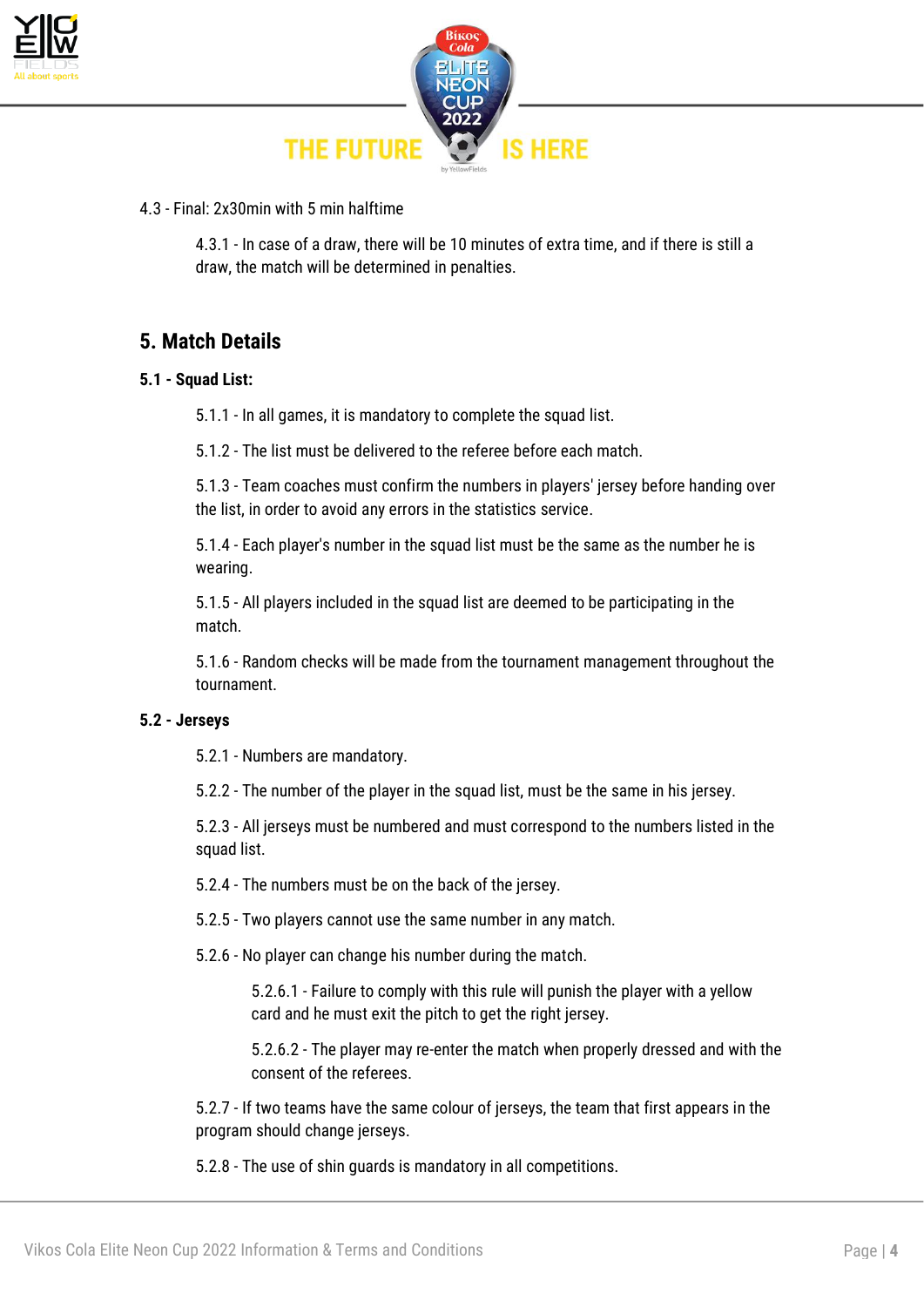



#### **5.3 - Before and after the match:**

5.3.1 - All teams must be ready on the pitch 15 minutes before the start, with appropriate documents for age control.

5.3.2 - The coach/team manager of the team must make sure that his players are insured.

5.3.3 - The teams are responsible for the behaviour of their fans.

5.3.3.1 - Teams can lose a match if the referee decides to end the match based on the violent and verbal behaviour of their supporters towards the referee.

5.3.3.2 - Teams can be eliminated from the tournament based on the behaviour of the supporters to the referee or another team.

5.3.4 - Every coach must sign the match card immediately after the end of the match. Failure to sign can lead to a reprimand from his organizing committee.

#### **5.4 - Balls:**

5.4.1 – All matches are played with No4 balls.

### **6. Squad list and age control**

6.1 - Each team must submit the squad list to the administration of the Elite Neon Cup before Μay 23. After that date, we will charge an extra € 5 per player.

6.2 - Players will be controlled through the squad list that is sent from the start to the tournament management through the following procedure:

6.2.1 - The team leader must bring all documents for the accreditation of the players/athletes (valid passport or ID document by the players).

6.2.2 - For all teams, accreditation will be done at the tournament desk.

6.2.3 - Only the team leader should be present in the accreditation procedure.

6.2.4 - Players do not need to be present for age control on this day.

6.2.5 - Team leaders must be present at the tournament office and present the identities of the players who are on the squad list on that day.

6.2.6 - If team leaders do not come to the accreditation procedure at the tournament office, their teams cannot participate in the first match.

6.3 - All teams must bring valid players' documents for the matches. (Athlete's card)

6.3.1 - Random age control can be done at any time by the staff of the tournament.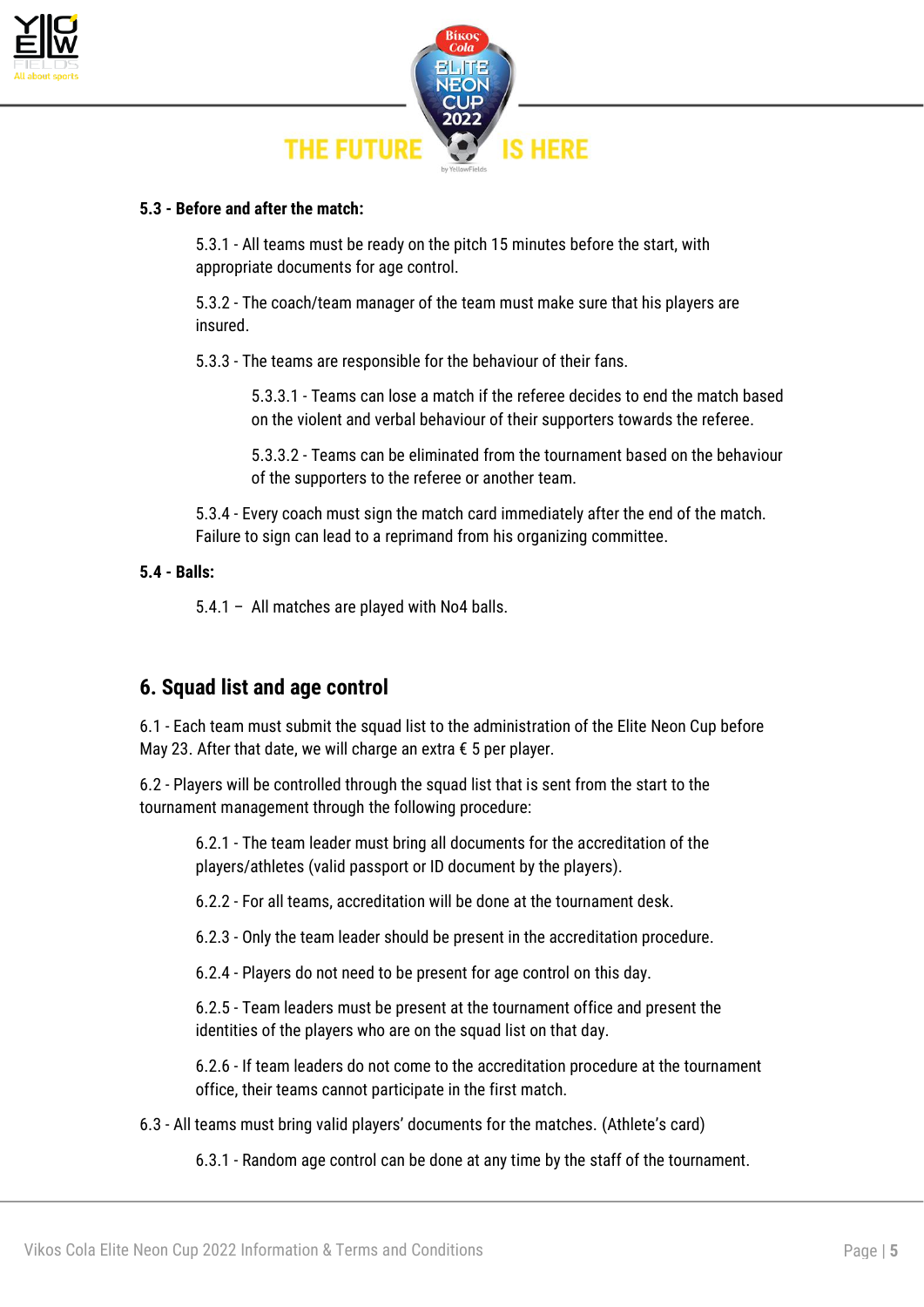



6.3.2 - Age control will be through the players' list sent from the start in our tournament along with a valid ID document.

6.4 - All teams must be ready to play at least 30 minutes before the match. This time is necessary, in order to allow us, to check the squad list.

6.5 - Teams who will not submit the list 15 minutes before the match can be excluded as a nonattendant team.

6.6 - Teams that use non-listed players can be excluded from the tournament.

# **7. Match Fields**

9v9 fields.

6v6 fields

## **8. Match Program**

8.1 - The organizing committee has the right to change the groups, times and fields, until the 1st day of the competition.

8.2 - The organizing committee also has the right to change matches, times and fields, during the competition.

8.3 - In case of any changes team leaders will be promptly informed.

# **9. Referees**

9.1 - All referees are members recognized by the federation in the tournament

9.2 - The coordinator for the referees during the tournament will be available at the Tournament Office.

## **10. Organizing committee of the tournament**

10.1 - The organizing committee of the tournament consists of representatives from Elite Neon Cup.

10.2 - The organizing committee handles protests, sanction matters, and unpredictable situations.

10.2.1 - All situations that occur will be analysed always with "Fair-Play".

10.3 - Organizational committee 's decisions cannot be appealed. Notice that the final decision may not correspond to a FIFA rule based in Fair-Play.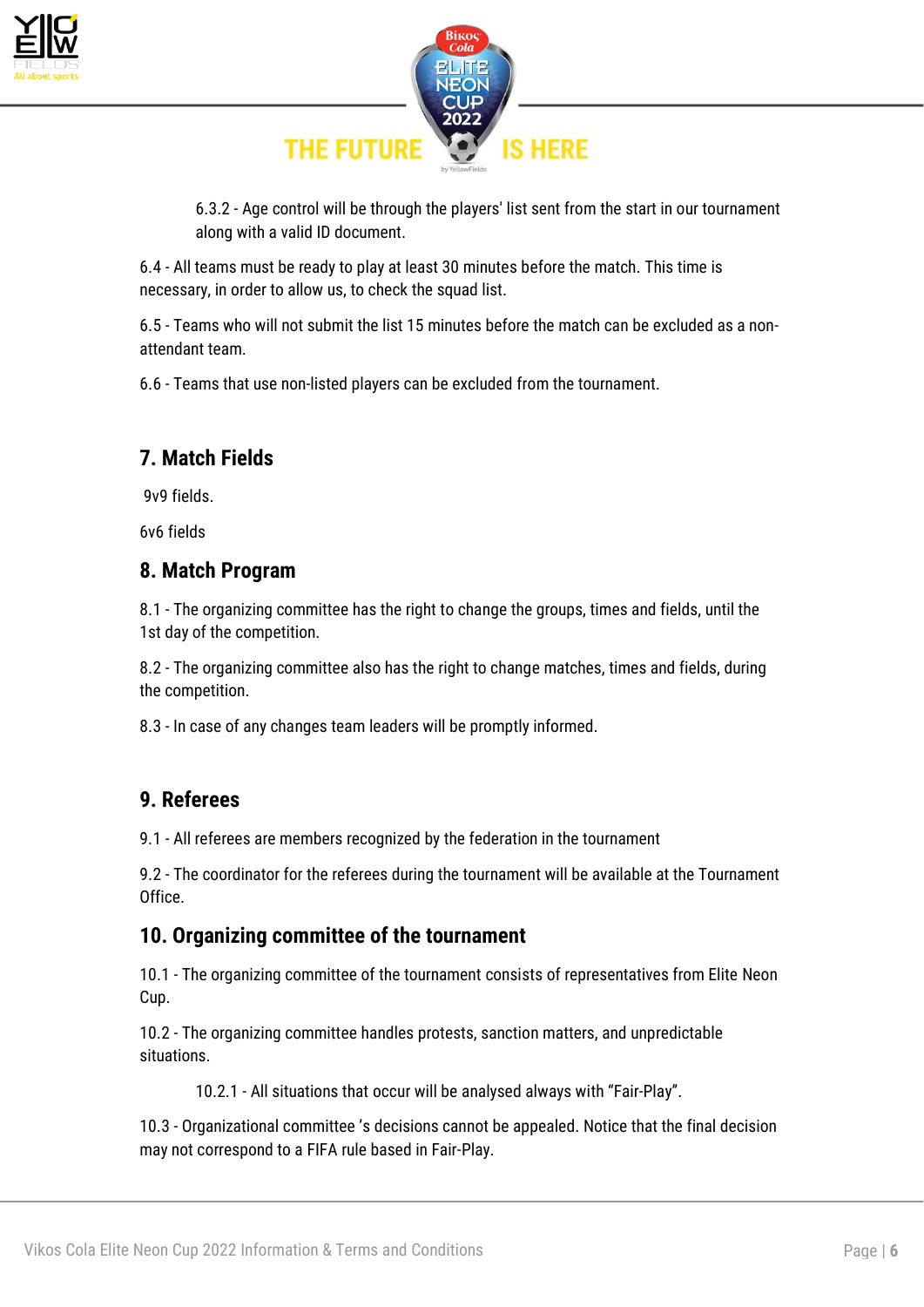



10.4 - In the case of any protest, a deposit of 100€ must be done in the tournament office (it may be an extra tournament office in the venues).

## **11. Protest and Sanctions**

11.1 - All protests must be made in writing by the team leader and delivered to the Organizing Committee at the latest 90 minutes after the match is completed.

11.2 - Protests must be handed over to the Tournament Office.

11.3 - A protest fee of € 100 will be paid. This amount will be refunded if the protest is approved.

11.4 - Protests concerning referees will not be accepted.

11.5 - Warnings and violations of the squad:

11.5.1 - Any player who is punished with a red card loses the right to participate in the next match.

11.5.2 - The tournament organizing committee may decide to suspend for further matches in the event of a direct red card being given.

11.5.3 - If a player is suspended for more than one misconduct, this information will be given in writing to the team.

11.5.4 - The yellow cards do not accumulate.

11.5.5 - If a suspended player plays in a match, the team with the suspended player automatically loses the match 0-3.

11.5.6 - Serious offences by teams or players will be directly reported to the team's Federation.

### **12. Race cancellations and ratifications**

12.1 - If a team does not appear in a match without significant reason, it may be declared lost with a final score of 0-3 in favour of the opposing team after a decision by the organizing committee.

12.2 - If a team does not appear on time due to congestion delays or other delays, the organizing committee may decide to delay the match (up to 10 minutes after the match program) until the teams arrive or carry the match on the same day.

12.3 - If a team repeatedly does not appear in the scheduled matches, it can be excluded from the tournament.

12.4 - In special cases, the tournament organizing committee may decide to exclude a team tries to deliberately benefit against other teams.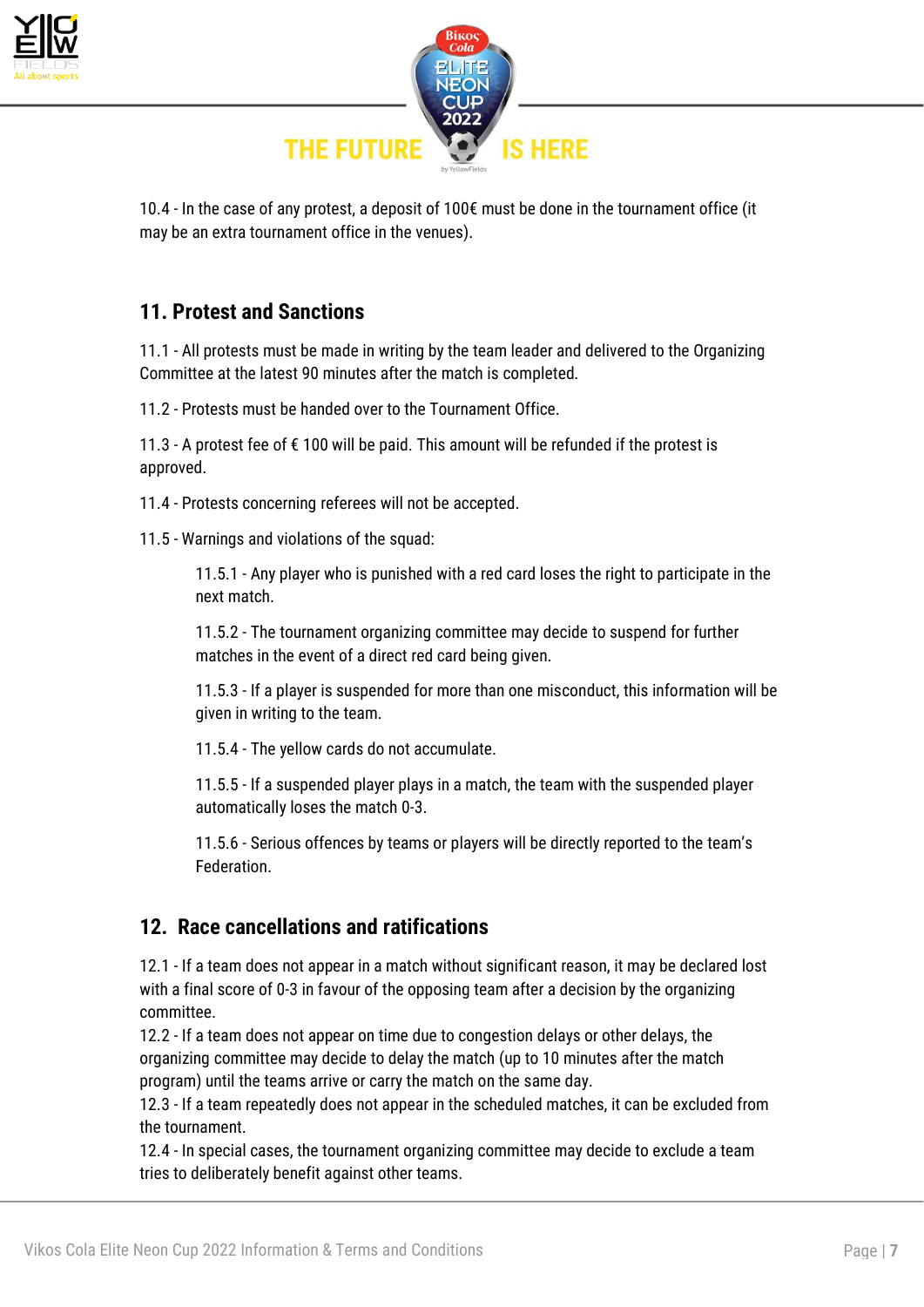



12.5 - If a match is interrupted for some reason and cannot be continued until the end, the organizing committee will decide on these 5 alternatives:

12.5.1 - If the match is repeated from the start.

12.5.2 - If the match starts from the minute when it is interrupted.

12.5.3 - If the result that has occurred until the interruption is determined as the final result.

12.5.4 - If one of the teams won 3-0.

12.5.5 - If both teams lose 0-3.

12.6 - If a team does not appear in the last match, without a significant reason for its own benefit, it can be excluded after a decision by the organizing committee.

## **13**. **Safety and responsibility**

13.1 - Each player must have medical insurance. The academy is compelled all your players to be insured both inside and outside the game.

13.2 - The Company does not have any group insurance to protect participants in case of injury (international participants), illness (international participants), theft or material damage and does not accept liability in any way for accidents, injuries or financial losses that may arise in the event of war, war, civil war, revolution or political disturbances or because of the actions of the authorities, strikes, exclusions, exclusions or similar events.

13.3 - Participants from abroad must have personal medical insurance.

## **14. Water for The Games**

14.1 - Elite Neon Cup staff at the field will provide water bottles for the teams.

14.2 - The organizing committee will indicate to the head coach/team manager of each academy the point where the bottled water will be delivered.

### **15.Parents and supporters**

15.1 - The teams are responsible for the behaviour of their fans.

15.2 - A team may lose a match if the referee decides to end the match on the basis of the violent and verbal behaviour of their supporters towards the referee.

15.3 - A team may be eliminated from the tournament in the first event based on the behaviour of the supporters to the referee or the opposing team.

15.4 - Throughout the event, parents and supporters are prohibited from taking pictures and videos of games, and in particular on the field by using unauthorized professional equipment without the permission of the organizers.